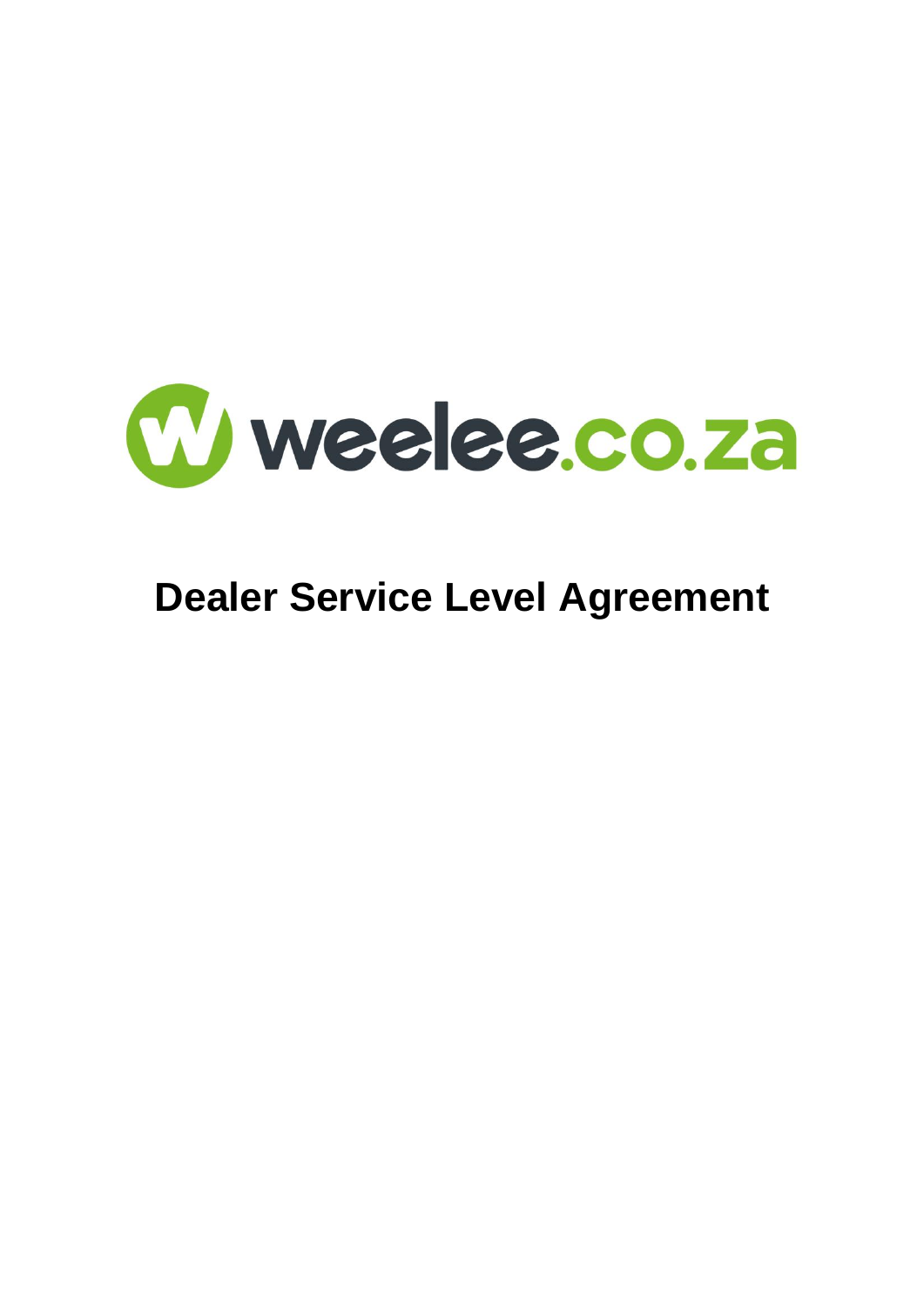#### **THE PARTIES AGREE THAT –**

#### 1. **DEFINITIONS**

In this Agreement, unless a contrary intention clearly appears, the following terms shall bear the meanings assigned to them and cognate expressions shall have corresponding meanings –

- 1.1. "**Accepted Offer**" means the Offer made for the Vehicle at the expiration of the bidding period for that Vehicle on the Website which as accepted by the Seller.
- 1.2. "**Agreement**" means this service level agreement;
- 1.3. "**Company**" means Weelee Pty Ltd, registration number 2013/207927/07;
- 1.4. "**Dealer**" means the person who makes Offers for Vehicles on the Website and/or purchases a Vehicle from a Seller introduced to by the Company;
- 1.5. "**Lead**" means all or any sale(s) of vehicle(s) to the Seller by the Dealer and includes lead(s) for vehicles supplied by the Company to the Dealer, through any medium whatsoever;
- 1.6. "**Lead Fee**" means a fee equal to a percentage of the sale price of any vehicle sold by the Dealer to any customer of the Company as set out in 6 on the cover page, payable by the Dealer to the Company for introducing the Seller to the Dealer, subject to any increase from time to time in accordance with the provisions of clause [6.5](#page-1-0)
- 1.7. "**Offer**" means an offer made by the Dealer to the Seller to purchase a Vehicle for the Purchase Price placing bids on the Website;
- 1.8. "**Offer Fee**" means a fee equal to 3.75% of the Purchase Price with a minimum of R5250 and a maximum of R25000 (all including VAT), payable by the Dealer to the Company for procuring the Offer, subject to any increase from time to time in accordance with the provisions of claus[e 6.5;](#page-1-0)
- 1.9. "**Parties**" means the Company and the Dealer;
- 1.10. "**person**" means any person, company, close corporation, trust, partnership or other entity;
- 1.11. "**Purchase Price**" means the purchase price payable for the Vehicle, being an amount equal to the Accepted Offer, such amount being inclusive of VAT;
- 1.12. "**Seller**" means a person loading its Vehicle on the Website for the purposes of receiving Offers;
- 1.13. "**Sale Agreement**" means the sale agreement entered into or to be entered into between the Dealer and the Seller in terms of which, *inter alia*, the Dealer shall purchase the relevant Vehicle from the Seller, in the event that the –
- 1.13.1. Dealer places the Accepted Offer; and
- 1.13.2. Seller accepts such Offer;
- 1.14. "**Signature Date**" means the date of this Agreement by the Party last signing in time;
- 1.15. "**VAT**" means value-added tax as levied from time to time in terms of the Value-Added Tax Act, 1991, as amended;
- 1.16. "**Vehicle**" means the vehicle(s) loaded by the Seller on the Website; and 1.17. "**Website**" means [www.weelee.co.za.](http://www.weelee.co.za/)

#### 2. **INTERPRETATION**

- 2.1. Clause headings in this Agreement are for the purpose of convenience and reference only and shall not be used in the interpretation of nor modify nor amplify its terms nor any of its clauses.
- 2.2. Reference to days, months or years in this Agreement shall be construed as Gregorian calendar days, months or years.
- 2.3. Expiration or termination of this Agreement shall not affect such of its provisions as expressly provide that they shall continue to operate thereafter or which of necessity must continue to have effect thereafter notwithstanding that the clauses themselves do not expressly provide for this.
- 2.4. In this Agreement the rule of construction that a contract shall be interpreted against the party responsible for the drafting or preparation of the contract, shall not apply.
- 2.5. In this Agreement the words "**include**", "**including**" and "**in particular**" shall be construed as being by way of example or emphasis only and shall not be construed nor shall they take effect as limiting the generality of any preceding words.
- 2.6. In this Agreement the words "**other**" and "**otherwise**" shall not be construed *eiusdem generis* with any preceding words where a wider construction is possible.

#### 3. **RECORDAL**

- 3.1. The Company runs an online platform which enables persons to load their Vehicles with the intention of offering them to certain approved vehicle traders.
- 3.2. The Parties hereby enter into this Agreement in terms of which the Dealer will be entitled to, *inter alia*, make Offers on Vehicles loaded on the Website and, if successful, shall pay the Offer Fee to the Company.

#### 4. **DURATION**

This Agreement shall commence on the Signature Date and endures indefinitely unless cancelled by either Party this Agreement on 30 (thirty)

days' written notice to the other or by the Company in accordance with the provisions of claus[e 11.](#page-2-0)

5. **OFFERS**

- 5.1. The Dealer shall be entitled to make Offers on Vehicles loaded on the Website, subject to the terms and conditions of this Agreement, as read with the Sale Agreement.
- 5.2. In the event that the Dealer makes a Accepted Offer, and the Seller accepts the Accepted Offer, a Sale Agreement will automatically be entered into between the Dealer and the Seller and the Dealer shall be obliged to purchase such Vehicle from the Seller on the terms and conditions set out in the Sale Agreement.
- 5.3. The Dealer acknowledges that the Company is only responsible for providing the platform for the introduction of the Sellers to the Dealer but cannot be held responsible in the event of any misrepresentation, nondisclosure and/or delinquency on the part of all or any Seller(s) and/or whether or not any proposed sale of a Vehicle is concluded.

#### 6. **FEES**

- <span id="page-1-1"></span>6.1. The Dealer shall pay the Offer Fee to the Company in the event of an Offer by the Dealer being the Accepted Offer, and such Offer being accepted by the Seller.
- <span id="page-1-2"></span>6.2. To the extent that the Dealer sells the Seller a vehicle(s), the Dealer shall pay the Lead Fee to the Company.
- **6.3. The Dealer undertakes to pay all fees to the Company on presentation of tax invoice, the Dealer acknowledging that fees shall be invoiced immediately and automatically in the circumstances referred to in clause[s 6.1](#page-1-1) an[d 6.2.](#page-1-2)**
- **6.4. Should an Offer on a Vehicle be accepted and should to Dealer introduce the Seller to another person or entity which purchases that Vehicle, the Dealer will be liable for the Offer Fee, the Dealer acknowledging and confirming that it understands and agrees to this and that the Company will be entitled to recovery such Offer Fee from the Dealer.**
- <span id="page-1-0"></span>6.5. The Company will put in an Offer Fee increase annually and further reserves the right, on 10 (ten) days' notice to the Dealer, to increase the Offer Fee and which increase shall take effect immediately thereafter.
- 6.6. The Dealer may only be entitled to a reduction of the Offer Fee in the event that a new Purchase Price is agreed to with the Seller in consultation with the Company in terms of clause 9.3.

#### 7. **INVOICING AND PAYMENT**

- 7.1. All amounts invoiced by the Company to the Dealer shall be paid to the Company immediately on presentation of any tax invoice.
- 7.2. All payments to be made in terms of this Agreement will be made by electronic transfer of immediately available and freely transferable funds, free of any deductions or set-off whatsoever, in the currency of the Republic of South Africa, and shall be paid into the bank account set out on the cover page of this agreement, or such other bank account nominate by the Company in writing.

#### <span id="page-1-3"></span>8. **DEALER'S OBLIGATIONS**

The Dealer shall be obliged to ensure the following in respect of each Accepted Offer:

- 8.1. the Seller is contacted telephonically within 12 hours of accepting the Offer;
- 8.2. the Dealer shall travel to the Seller at a time and place suitable to the Seller;
- 8.3. **the Dealer shall hold his offer for a period of 5 days after it has been made, irrespective of whether the dealer is the winning bidder or an underbidder, so as to afford the Company an opportunity to sell the vehicle in the event of a sale not going through with the winning bidder;**
- 8.4. the Dealer shall not attempt to renegotiate the Purchase Price with the Seller in anyway whatsoever, unless the vehicle is not in the condition as described on the Website, in which event the Dealer shall contact the Company immediately via telephone to explain the discrepancies;
- 8.5. the Dealer shall pay the Purchase Price to the Seller via instant transfer of immediately available and freely transferable funds without setoff, which funds shall reflect in the Seller's nominated bank account prior to the Vehicle being uplifted from the Seller. The Dealer shall not pay for any vehicle in cash; and
- 8.6. to conduct all checks prior to purchasing any vehicle, including but not limited to HPI, year of registration as per NATIS, active motorplan/warranty, trade/retail values. The Company will not be responsible in the event that the Dealer dopes not perform these checks;

#### 8.7. **the Dealer shall dealer stock any vehicle bought within 72 hours;**

8.8. the Dealer shall conduct itself in a professional and courteous manner towards to Seller, it being acknowledged that although the Dealer, and any of its partners, dealers and/or persons within its group, are in no way affiliated to the Company, the Company could incur reputational damage by means of its association with the Dealer.